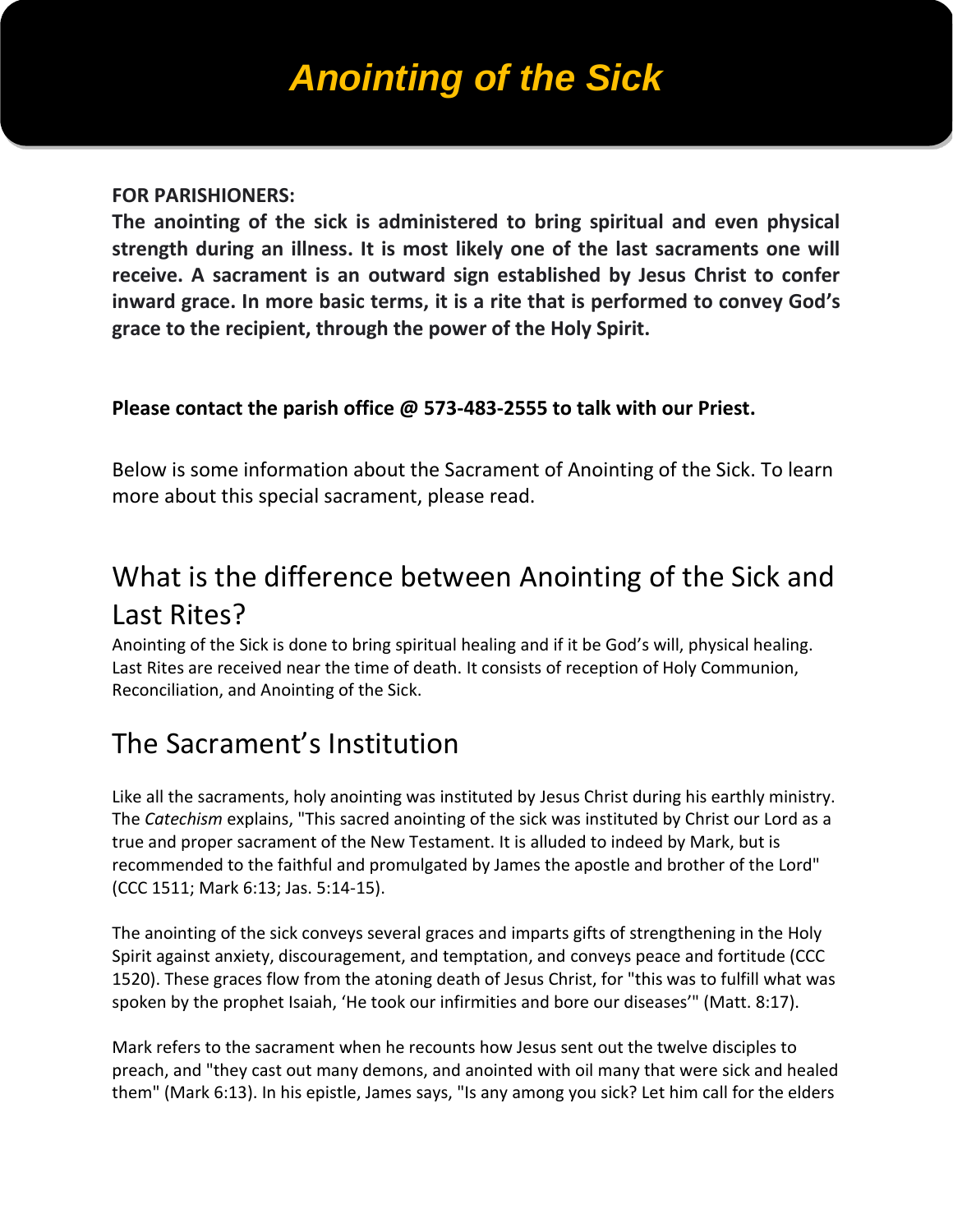of the church, and let them pray over him, anointing him with oil in the name of the Lord; and the prayer of faith will save the sick man, and the Lord will raise him up; and if he has committed sins, he will be forgiven" (Jas. 5:14–15).

The early Church Fathers recognized this sacrament's role in the life of the Church. Around A.D. 250, Origen wrote that the penitent Christian "does not shrink from declaring his sin to a priest of the Lord and from seeking medicine . . . [of] which the apostle James says: 'If then there is anyone sick, let him call the presbyters of the Church, and let them impose hands upon him, anointing him with oil in the name of the Lord; and the prayer of faith will save the sick man, and if he be in sins, they shall be forgiven him'" (*Homilies on Leviticus* 2:4).

In the year 350, Bishop Serapion wrote, "We beseech you, Savior of all men, you that have all virtue and power, Father of our Lord and Savior Jesus Christ, and we pray that you send down from heaven the healing power of the only-begotten [Son] upon this oil, so that for those who are anointed . . . it may be effected for the casting out of every disease and every bodily infirmity . . . for good grace and remission of sins . . . " (*The Sacramentary of Serapion* 29:1).

# The Sacrament's Effects

"The special grace of the sacrament of the Anointing of the Sick has as its effects: the uniting of the sick person to the passion of Christ, for his own good and that of the whole Church; the strengthening, peace, and courage to endure in a Christian manner the sufferings of illness or old age; the forgiveness of sins, if the sick person was not able to obtain it through the sacrament of penance; the restoration of health, if it is conducive to the salvation of his soul; the preparation for passing over to eternal life" (CCC 1532).

Does a person have to be dying to receive this sacrament? No. The *Catechism* says, "The anointing of the sick is not a sacrament for those only who are at the point of death. Hence, as soon as anyone of the faithful begins to be in danger of death from sickness or old age, the fitting time for him to receive this sacrament has certainly already arrived" (CCC 1514).

### Does God Always Heal?

Today some Christians go to extremes in their expectation of divine healing. On one hand, some say that if a Christian is not healed of all his diseases, this reflects his lack of faith. Others claim that divine healings were only for the apostolic age, when all diseases were healed instantly and automatically. Both extremes are wrong.

God does not always heal the physical infirmities that afflict us. Paul preached to the Galatians while he was afflicted by a "bodily ailment" (Gal. 4:13– 14). He also mentions that he had to leave his companion Trophimus in the town of Miletus because he was too sick to travel (2 Tim. 4:20). In his first letter to Timothy, Paul urges his young protégé to "no longer drink only water, but to use a little wine for the sake of your stomach and your frequent ailments" (1 Tim. 5:23).

The last passage is especially informative. Not only does it reveal that illnesses were not always healed in the apostolic age, but it also shows an apostle's practical advice to a fellow Christian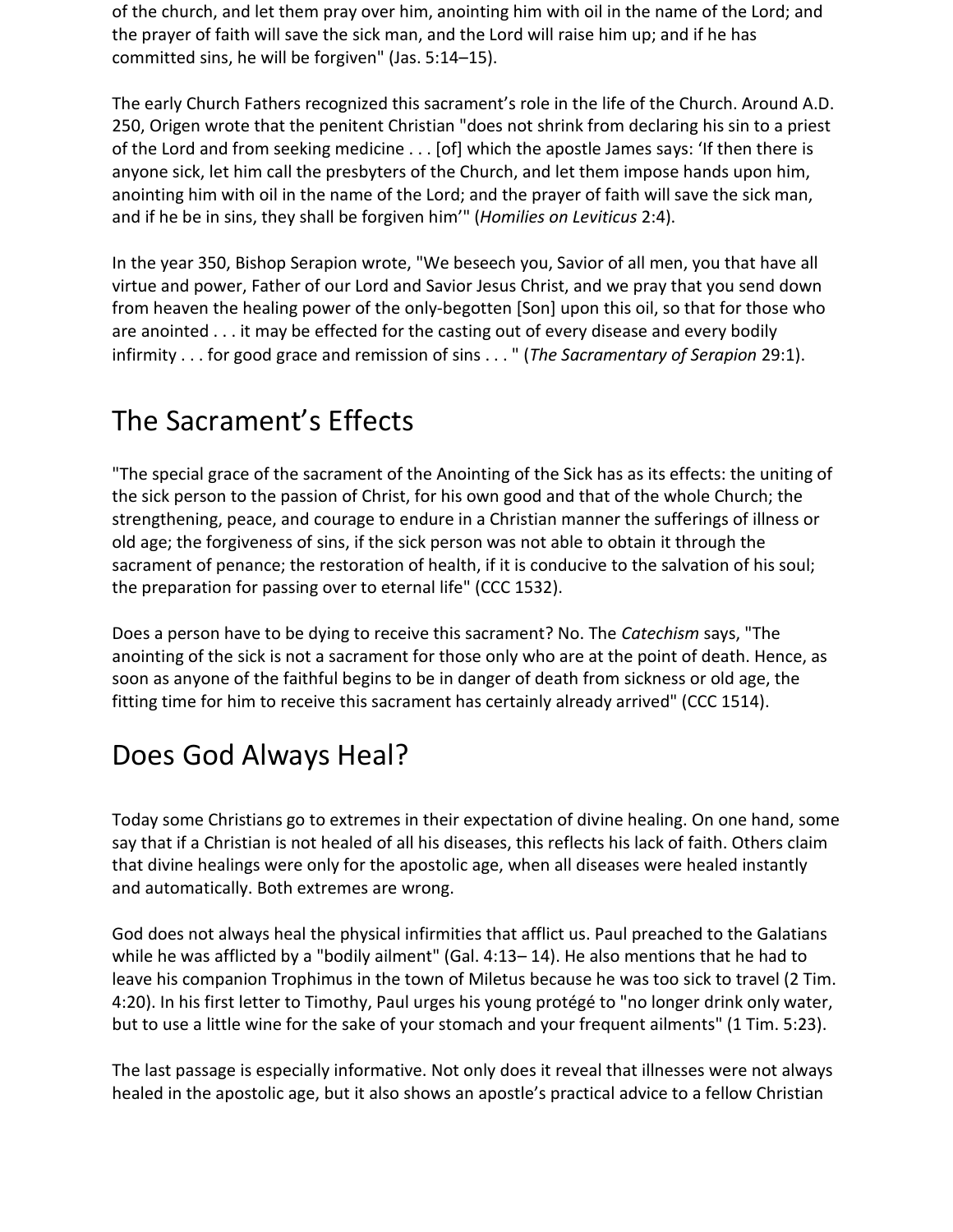on how to deal with an illness. Notice that Paul does not tell Timothy to pray harder and have more faith that God will heal him from his stomach ailment. Rather, he tells him how to manage the illness through medicinal means.

Some argue that healings were always instantaneous and were only for those living during the apostolic age, but that afterward the gift of healing disappeared. The problem with that theory is that the Bible tells us otherwise. For example, when Jesus healed the blind man at Bethsaida, he laid his hands upon him twice before the man was fully healed (Mark 8:22–26).

Finally, we have a standing command of the New Testament in James 5:14–15, cited earlier. This command is never revoked anywhere in the Bible, and there are no statements anywhere that God will cease to heal. Thus, the command is in effect to this very day.

Of course, our healing, like all things, is subject to God's will. As James pointed out just a chapter earlier, "You do not know about tomorrow. What is your life? For you are a mist that appears for a little time and then vanishes. Instead you ought to say, '*If the Lord wills, we shall live* and we shall do this or that'" (Jas. 4:14–15, emphasis added). We have a promise of healing, but not an unqualified one. It is conditional on the will of God.

### Why Doesn't God Always Heal?

If God can heal us, why doesn't he? Why isn't it always his will to do so? One answer to this question is found in the spiritual discipline and training that can result from facing illness and adversity. Scripture asks, "Have you forgotten the exhortation which addresses you as sons?— 'My son, do not regard lightly the discipline of the Lord, nor lose courage when you are punished by him. For the Lord disciplines him whom he loves and chastises every son whom he receives' [Prov. 3:11–12]. It is for discipline that you have to endure. God is treating you as sons; for what son is there whom his father does not discipline?

"If you are left without discipline, in which all have participated, then you are illegitimate children and not sons. Besides this, we have had earthly fathers to discipline us and we respected them. Shall we not much more be subject to the Father of spirits and live? For they disciplined us for a short time at their pleasure, but he disciplines us for our good, that we may share his holiness. For the moment all discipline seems painful rather than pleasant; later it yields the peaceful fruit of righteousness to those who have been trained by it" (Heb. 12:5–11).

# The Value of Suffering

Sometimes God allows us to undergo sickness as a form of discipline and training in righteousness. God often permits these trials for our sanctification, as Paul himself learned when he prayed that God would remove from him an angel of Satan who was afflicting him: "And to keep me from being too elated by the abundance of revelations, a thorn was given me in the flesh, a messenger [Greek: *angelos*] of Satan, to harass me, to keep me from being too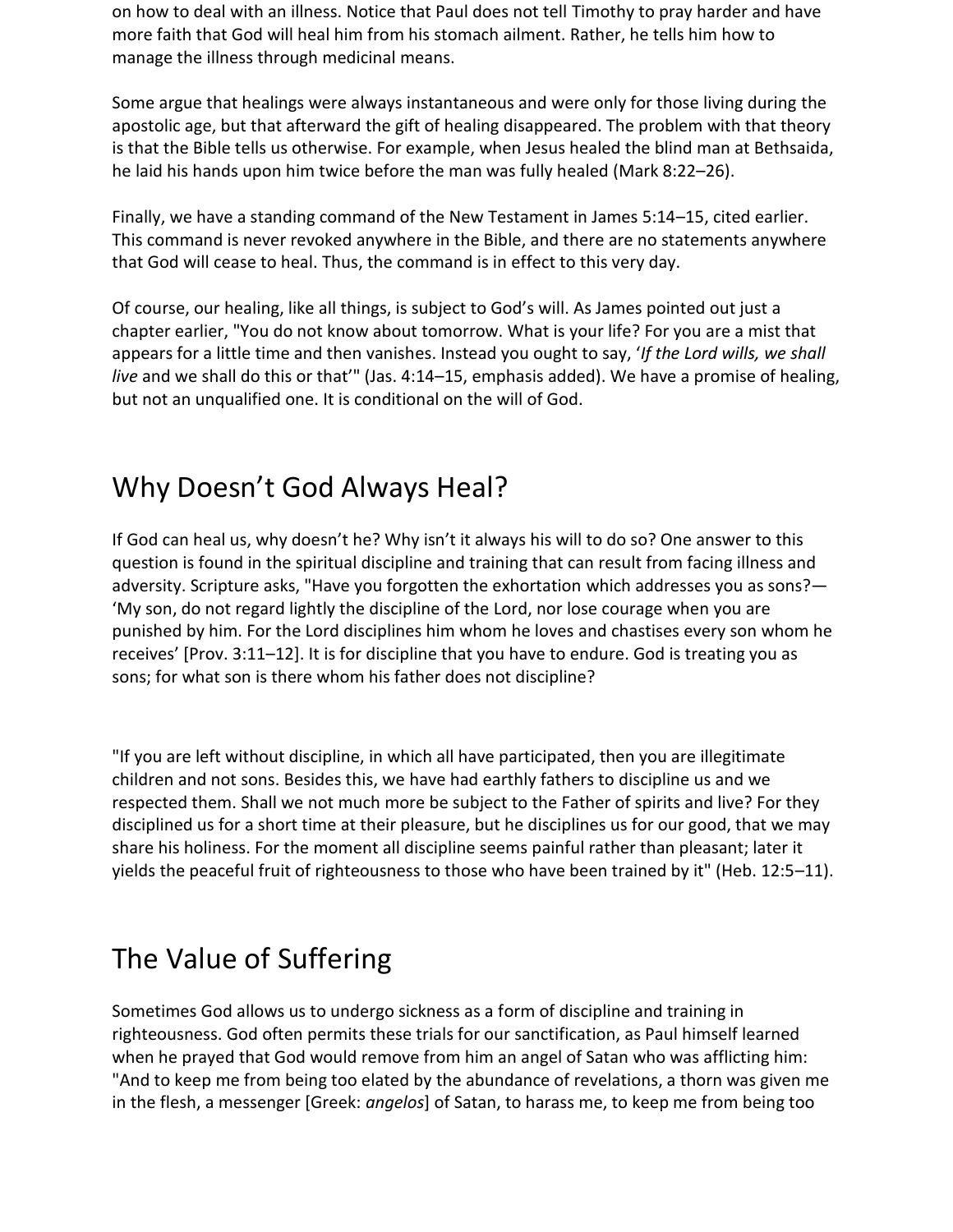elated. Three times I besought the Lord about this, that it should leave me; but he said to me, 'My grace is sufficient for you, for my power is made perfect in weakness.' I will all the more gladly boast of my weaknesses, that the power of Christ may rest upon me" (2 Cor. 12:7–9).

Even though we must face a certain amount of suffering and affliction in this life, we know God's grace is sufficient to sustain us. All of God's graces, including physical health, are bestowed to lead to the salvation of our souls. The Catholic Church teaches that the sacrament brings "the restoration of health, if it is conducive to the salvation of his soul" (CCC 1532).

God also uses our suffering to help others. If Paul had not become ill while on his first missionary journey and been forced to stop traveling, he would not have preached to the Galatians, for he tells them, "You know it was because of a bodily ailment that I preached the gospel to you at first" (Gal. 4:13). If he had not preached to the Galatians, he would not have later written them the epistle that appears in our New Testament. God used Paul's illness to bring salvation to the Galatians and to bring us a work of Scripture, through which we are still receiving benefits from God.

This is just one example of how God used suffering to bring about good. Therefore, if we suffer, we should look upon it as an opportunity for good, such as by offering up our sufferings for our own sanctification and for our departed brothers and sisters in Christ.

This applies also to the physical suffering of death, which will come for each of us one day. The Bible reminds us, "As for man, his days are like grass; he flourishes like a flower of the field; for the wind passes over it, and it is gone, and its place knows it no more" (Ps. 103:15–16).

#### The "Last Rites"

Though the psalmist teaches us to ponder our mortality, he immediately comforts us by saying, "But the steadfast love of the Lord is from everlasting to everlasting upon those who fear him, and his righteousness to children's children, to those who keep his covenant and remember to do his commandments" (Ps. 103:17–18).

In his steadfast love for us, the Lord gives us the sacraments involved in the last rites to comfort us in our final days and prepare us for the journey ahead. "These include penance (or confession), confirmation (when lacking), anointing of the sick . . . and Viaticum (which is meant to be the last reception of Communion for the journey from this life to eternity). . . .

"The present ritual orders these sacraments in two ways. The 'continuous rites of penance and anointing' include: Introductory Rites, Liturgy of Penance, Liturgy of Confirmation, Liturgy of Anointing, Liturgy of Viaticum, and Concluding Rites. The 'rite for emergencies' includes the sacrament of penance, Apostolic Pardon, Lord's Prayer, Communion as Viaticum, prayer before anointing, anointing, concluding prayer, blessing, sign of peace" (Fr. Peter Stravinskas, *Catholic Encyclopedia*, 572).

The most important part of the last rites is the reception of the Lord in one's final Communion, also called "Viaticum" (Latin = that which you take on the road, i.e., provisions for a journey)